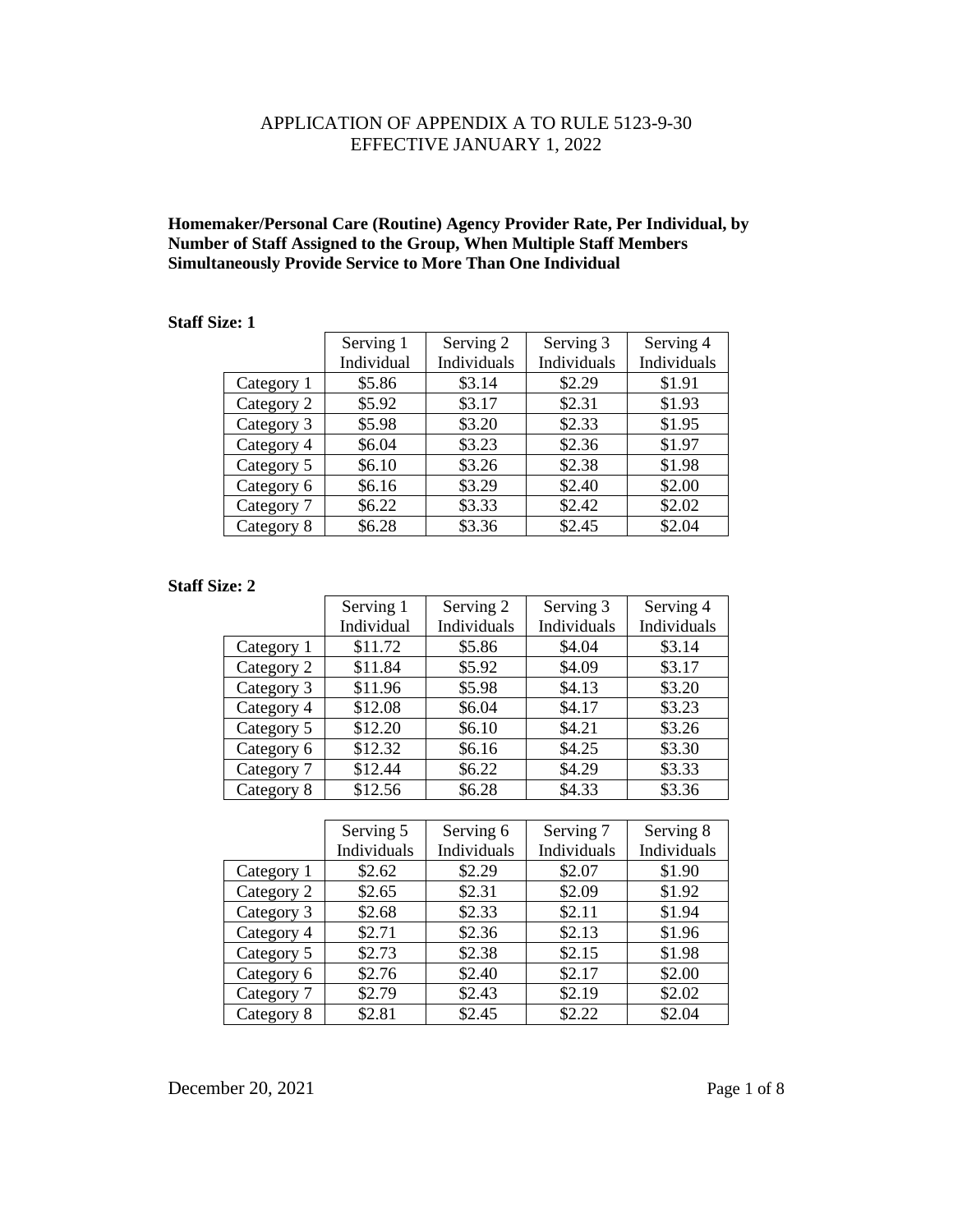|            | Serving 1  | Serving 2   | Serving 3   | Serving 4   |
|------------|------------|-------------|-------------|-------------|
|            | Individual | Individuals | Individuals | Individuals |
| Category 1 | \$17.58    | \$8.79      | \$5.86      | \$4.50      |
| Category 2 | \$17.76    | \$8.88      | \$5.92      | \$4.54      |
| Category 3 | \$17.94    | \$8.97      | \$5.98      | \$4.59      |
| Category 4 | \$18.12    | \$9.06      | \$6.04      | \$4.64      |
| Category 5 | \$18.31    | \$9.16      | \$6.10      | \$4.68      |
| Category 6 | \$18.49    | \$9.25      | \$6.16      | \$4.73      |
| Category 7 | \$18.67    | \$9.34      | \$6.22      | \$4.78      |
| Category 8 | \$18.85    | \$9.43      | \$6.28      | \$4.82      |

|            | Serving 5   | Serving 6   | Serving 7   | Serving 8   |
|------------|-------------|-------------|-------------|-------------|
|            | Individuals | Individuals | Individuals | Individuals |
| Category 1 | \$3.68      | \$3.13      | \$2.77      | \$2.50      |
| Category 2 | \$3.72      | \$3.17      | \$2.80      | \$2.52      |
| Category 3 | \$3.76      | \$3.20      | \$2.83      | \$2.55      |
| Category 4 | \$3.79      | \$3.23      | \$2.86      | \$2.58      |
| Category 5 | \$3.83      | \$3.26      | \$2.89      | \$2.60      |
| Category 6 | \$3.87      | \$3.30      | \$2.91      | \$2.63      |
| Category 7 | \$3.91      | \$3.33      | \$2.94      | \$2.65      |
| Category 8 | \$3.95      | \$3.36      | \$2.97      | \$2.68      |

|            | Serving 9   | Serving 10  | Serving 11  | Serving 12  |
|------------|-------------|-------------|-------------|-------------|
|            | Individuals | Individuals | Individuals | Individuals |
| Category 1 | \$2.29      | \$2.13      | \$2.01      | \$1.90      |
| Category 2 | \$2.31      | \$2.16      | \$2.03      | \$1.92      |
| Category 3 | \$2.33      | \$2.18      | \$2.05      | \$1.94      |
| Category 4 | \$2.36      | \$2.20      | \$2.07      | \$1.96      |
| Category 5 | \$2.38      | \$2.22      | \$2.09      | \$1.98      |
| Category 6 | \$2.40      | \$2.24      | \$2.11      | \$2.00      |
| Category 7 | \$2.43      | \$2.27      | \$2.13      | \$2.02      |
| Category 8 | \$2.45      | \$2.29      | \$2.15      | \$2.04      |

# **Staff Size: 4**

|            | Serving 1  | Serving 2   | Serving 3   | Serving 4   |
|------------|------------|-------------|-------------|-------------|
|            | Individual | Individuals | Individuals | Individuals |
| Category 1 | \$23.44    | \$11.72     | \$7.81      | \$5.86      |
| Category 2 | \$23.68    | \$11.84     | \$7.89      | \$5.92      |
| Category 3 | \$23.92    | \$11.96     | \$7.97      | \$5.98      |
| Category 4 | \$24.16    | \$12.08     | \$8.05      | \$6.04      |
| Category 5 | \$24.40    | \$12.20     | \$8.13      | \$6.10      |
| Category 6 | \$24.64    | \$12.32     | \$8.21      | \$6.16      |
| Category 7 | \$24.88    | \$12.44     | \$8.29      | \$6.22      |
| Category 8 | \$25.12    | \$12.56     | \$8.37      | \$6.28      |

December 20, 2021 Page 2 of 8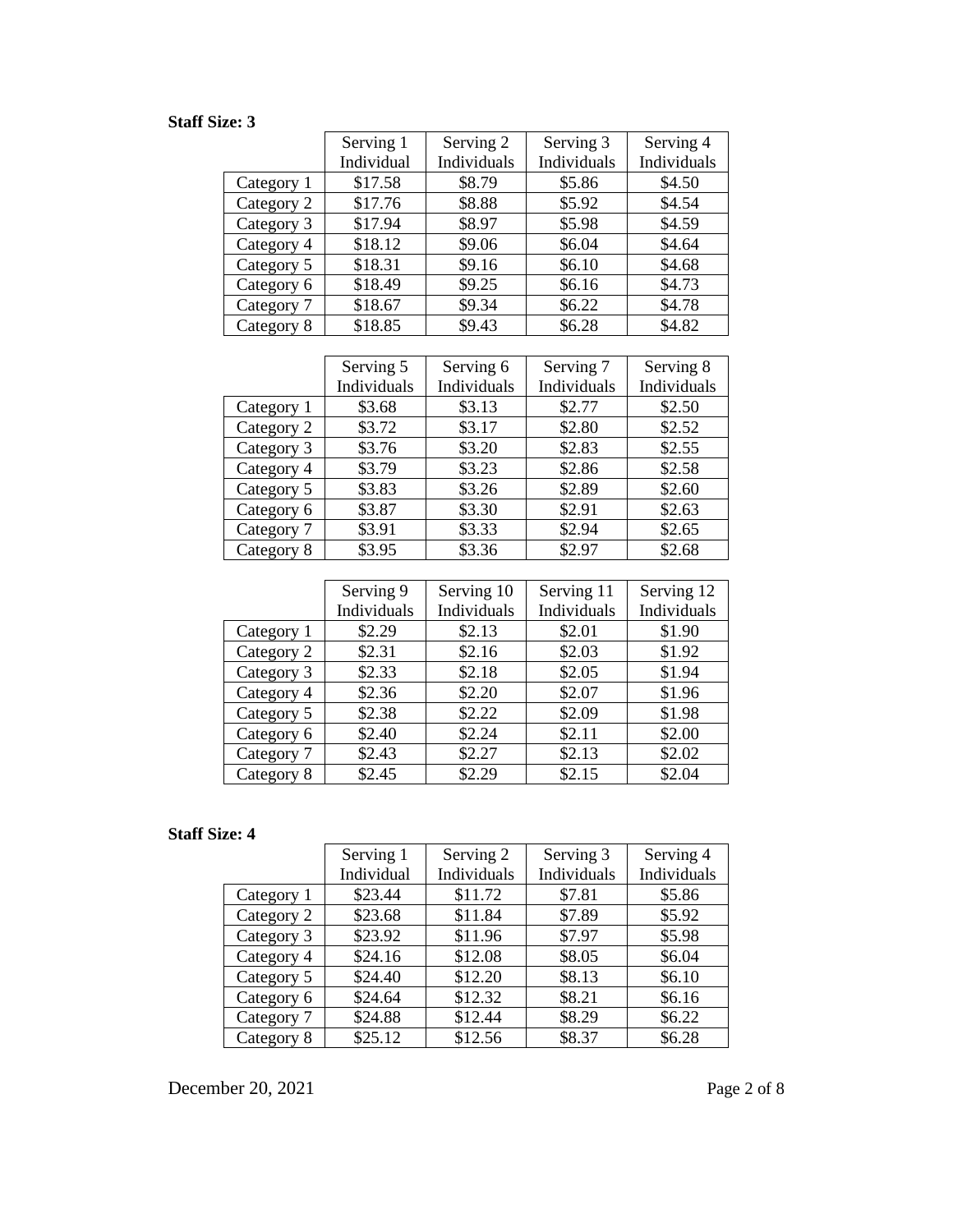|            | Serving 5   | Serving 6   | Serving 7   | Serving 8   |
|------------|-------------|-------------|-------------|-------------|
|            | Individuals | Individuals | Individuals | Individuals |
| Category 1 | \$4.77      | \$4.04      | \$3.52      | \$3.14      |
| Category 2 | \$4.82      | \$4.09      | \$3.56      | \$3.17      |
| Category 3 | \$4.87      | \$4.13      | \$3.60      | \$3.20      |
| Category 4 | \$4.92      | \$4.17      | \$3.63      | \$3.23      |
| Category 5 | \$4.96      | \$4.21      | \$3.67      | \$3.26      |
| Category 6 | \$5.01      | \$4.25      | \$3.70      | \$3.30      |
| Category 7 | \$5.06      | \$4.29      | \$3.74      | \$3.33      |
| Category 8 | \$5.11      | \$4.33      | \$3.78      | \$3.36      |

|            | Serving 9   | Serving 10  | Serving 11  | Serving 12  |
|------------|-------------|-------------|-------------|-------------|
|            | Individuals | Individuals | Individuals | Individuals |
| Category 1 | \$2.85      | \$2.63      | \$2.44      | \$2.29      |
| Category 2 | \$2.88      | \$2.65      | \$2.46      | \$2.31      |
| Category 3 | \$2.91      | \$2.68      | \$2.49      | \$2.33      |
| Category 4 | \$2.94      | \$2.71      | \$2.52      | \$2.36      |
| Category 5 | \$2.97      | \$2.73      | \$2.54      | \$2.38      |
| Category 6 | \$3.00      | \$2.76      | \$2.56      | \$2.41      |
| Category 7 | \$3.03      | \$2.79      | \$2.59      | \$2.43      |
| Category 8 | \$3.06      | \$2.81      | \$2.62      | \$2.45      |

|            | Serving 13  | Serving 14  | Serving 15  | Serving 16  |
|------------|-------------|-------------|-------------|-------------|
|            | Individuals | Individuals | Individuals | Individuals |
| Category 1 | \$2.17      | \$2.07      | \$1.98      | \$1.90      |
| Category 2 | \$2.19      | \$2.09      | \$2.00      | \$1.92      |
| Category 3 | \$2.21      | \$2.11      | \$2.02      | \$1.94      |
| Category 4 | \$2.24      | \$2.13      | \$2.04      | \$1.96      |
| Category 5 | \$2.26      | \$2.15      | \$2.06      | \$1.98      |
| Category 6 | \$2.28      | \$2.17      | \$2.08      | \$2.00      |
| Category 7 | \$2.30      | \$2.20      | \$2.10      | \$2.02      |
| Category 8 | \$2.32      | \$2.22      | \$2.12      | \$2.04      |

|            | Serving 1  | Serving 2   | Serving 3   | Serving 4   |
|------------|------------|-------------|-------------|-------------|
|            | Individual | Individuals | Individuals | Individuals |
| Category 1 | \$29.29    | \$14.65     | \$9.76      | \$7.32      |
| Category 2 | \$29.60    | \$14.80     | \$9.87      | \$7.40      |
| Category 3 | \$29.90    | \$14.95     | \$9.97      | \$7.48      |
| Category 4 | \$30.20    | \$15.10     | \$10.07     | \$7.55      |
| Category 5 | \$30.50    | \$15.25     | \$10.17     | \$7.63      |
| Category 6 | \$30.80    | \$15.40     | \$10.27     | \$7.70      |
| Category 7 | \$31.10    | \$15.55     | \$10.37     | \$7.78      |
| Category 8 | \$31.41    | \$15.71     | \$10.47     | \$7.85      |

December 20, 2021 Page 3 of 8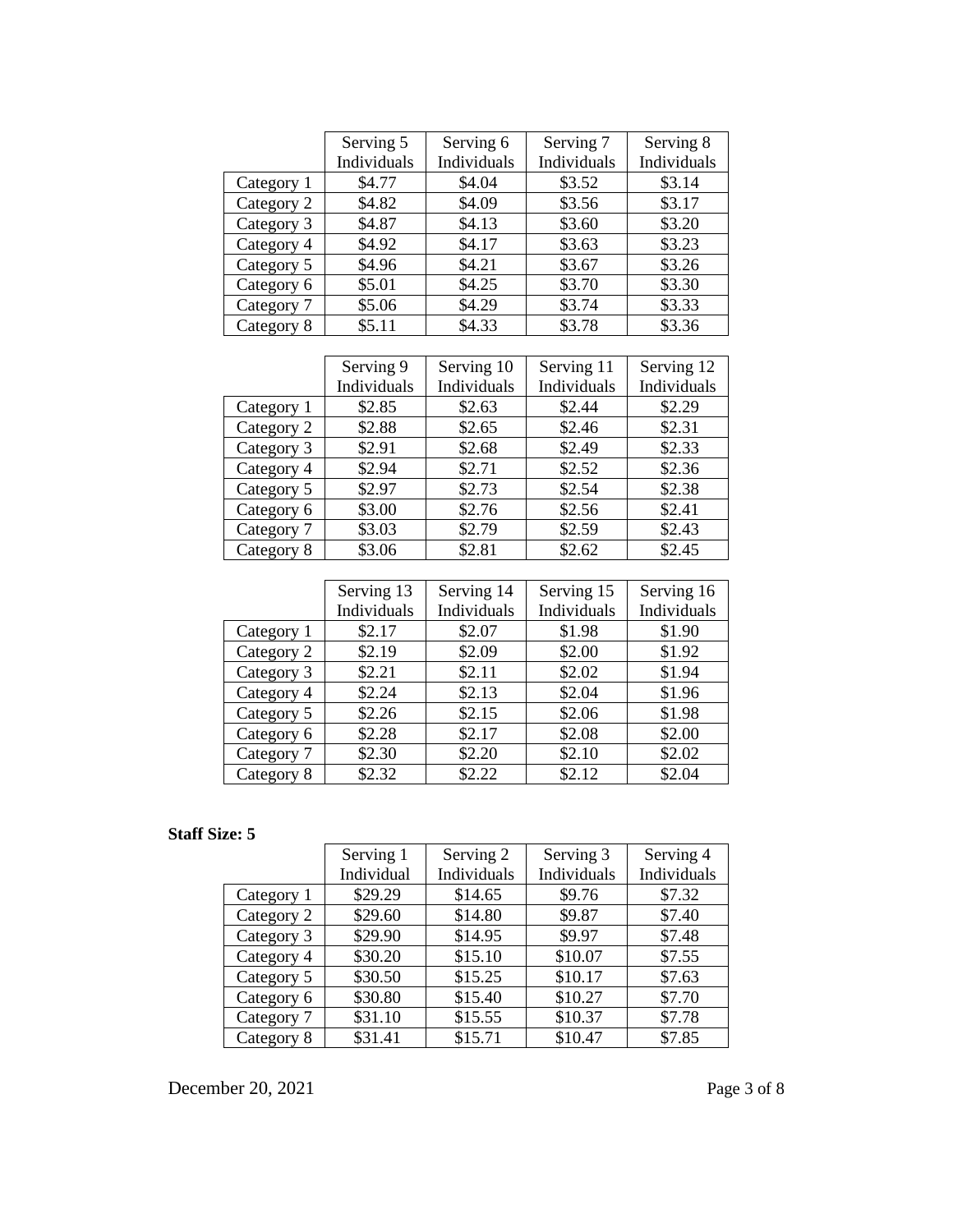|            | Serving 5   | Serving 6   | Serving 7   | Serving 8   |
|------------|-------------|-------------|-------------|-------------|
|            | Individuals | Individuals | Individuals | Individuals |
| Category 1 | \$5.86      | \$4.95      | \$4.30      | \$3.82      |
| Category 2 | \$5.92      | \$5.00      | \$4.35      | \$3.86      |
| Category 3 | \$5.98      | \$5.05      | \$4.39      | \$3.89      |
| Category 4 | \$6.04      | \$5.11      | \$4.44      | \$3.93      |
| Category 5 | \$6.10      | \$5.15      | \$4.48      | \$3.97      |
| Category 6 | \$6.16      | \$5.21      | \$4.52      | \$4.01      |
| Category 7 | \$6.22      | \$5.26      | \$4.57      | \$4.05      |
| Category 8 | \$6.28      | \$5.31      | \$4.62      | \$4.09      |

|            | Serving 9   | Serving 10  | Serving 11  | Serving 12  |
|------------|-------------|-------------|-------------|-------------|
|            | Individuals | Individuals | Individuals | Individuals |
| Category 1 | \$3.44      | \$3.13      | \$2.90      | \$2.71      |
| Category 2 | \$3.47      | \$3.17      | \$2.93      | \$2.74      |
| Category 3 | \$3.51      | \$3.20      | \$2.96      | \$2.77      |
| Category 4 | \$3.54      | \$3.23      | \$2.99      | \$2.79      |
| Category 5 | \$3.58      | \$3.26      | \$3.02      | \$2.82      |
| Category 6 | \$3.61      | \$3.30      | \$3.05      | \$2.85      |
| Category 7 | \$3.65      | \$3.33      | \$3.08      | \$2.88      |
| Category 8 | \$3.68      | \$3.36      | \$3.11      | \$2.91      |

|            | Serving 13<br>Individuals | Serving 14<br>Individuals | Serving 15<br>Individuals | Serving 16<br>Individuals |
|------------|---------------------------|---------------------------|---------------------------|---------------------------|
| Category 1 | \$2.55                    | \$2.41                    | \$2.28                    | \$2.19                    |
| Category 2 | \$2.57                    | \$2.43                    | \$2.31                    | \$2.21                    |
| Category 3 | \$2.60                    | \$2.46                    | \$2.33                    | \$2.24                    |
| Category 4 | \$2.63                    | \$2.48                    | \$2.36                    | \$2.26                    |
| Category 5 | \$2.65                    | \$2.51                    | \$2.38                    | \$2.28                    |
| Category 6 | \$2.68                    | \$2.53                    | \$2.40                    | \$2.30                    |
| Category 7 | \$2.70                    | \$2.56                    | \$2.43                    | \$2.33                    |
| Category 8 | \$2.73                    | \$2.58                    | \$2.45                    | \$2.35                    |

|            | Serving 17  | Serving 18  | Serving 19  | Serving 20  |
|------------|-------------|-------------|-------------|-------------|
|            | Individuals | Individuals | Individuals | Individuals |
| Category 1 | \$2.11      | \$2.03      | \$1.96      | \$1.90      |
| Category 2 | \$2.13      | \$2.05      | \$1.98      | \$1.92      |
| Category 3 | \$2.15      | \$2.07      | \$2.00      | \$1.94      |
| Category 4 | \$2.17      | \$2.09      | \$2.03      | \$1.96      |
| Category 5 | \$2.19      | \$2.11      | \$2.05      | \$1.98      |
| Category 6 | \$2.21      | \$2.14      | \$2.07      | \$2.00      |
| Category 7 | \$2.24      | \$2.16      | \$2.09      | \$2.02      |
| Category 8 | \$2.26      | \$2.18      | \$2.11      | \$2.04      |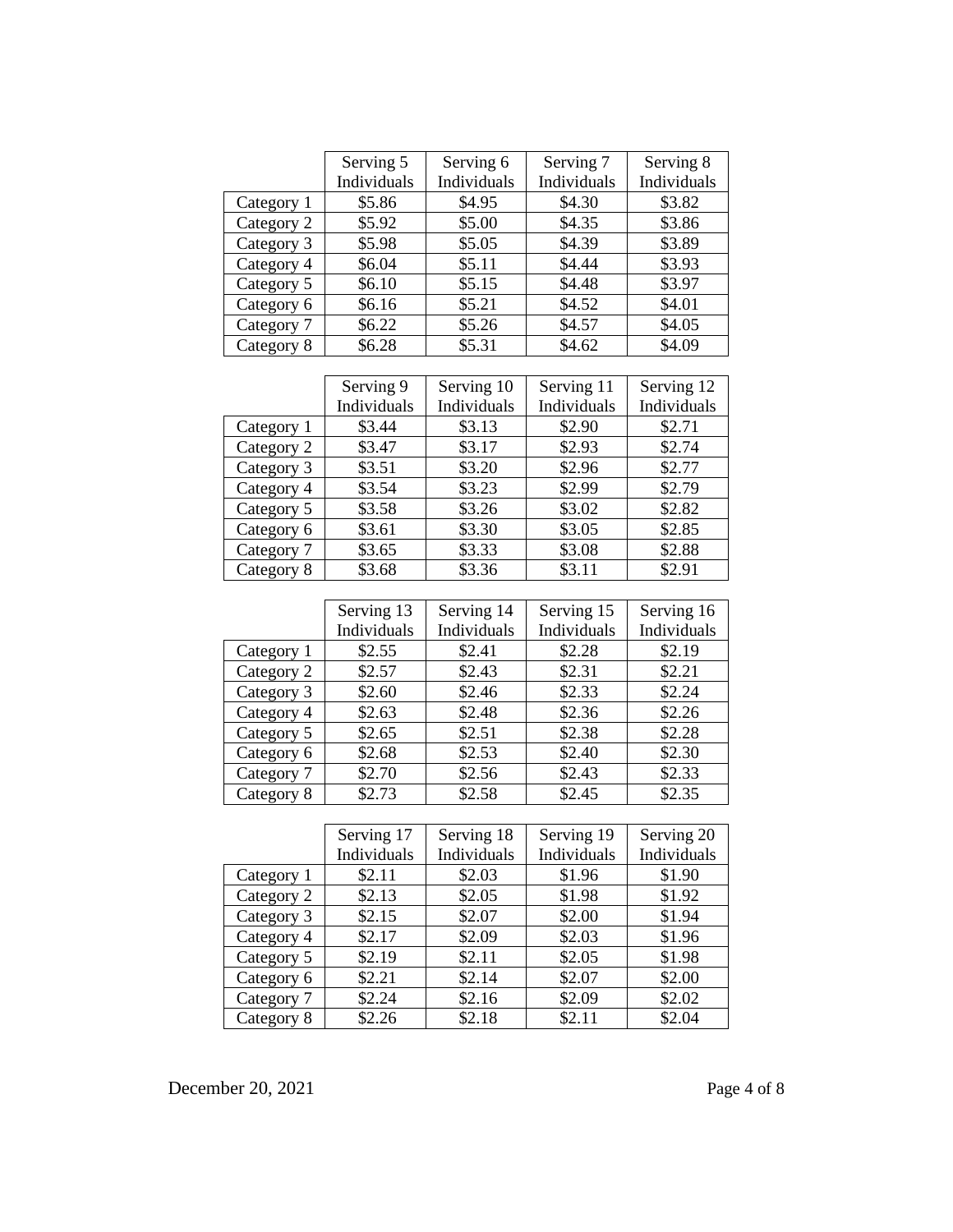**Homemaker/Personal Care (On-Site/On-Call) Agency Provider Rate, Per Individual, by Number of Staff Assigned to the Group, When Multiple Staff Members Simultaneously Provide Service to More Than One Individual**

#### **Staff Size: 1**

|            | Serving 1  | Serving 2   | Serving 3   | Serving 4   |
|------------|------------|-------------|-------------|-------------|
|            | Individual | Individuals | Individuals | Individuals |
| Category 1 | \$4.01     | \$2.15      | \$1.56      | \$1.31      |
| Category 2 | \$4.05     | \$2.17      | \$1.58      | \$1.32      |
| Category 3 | \$4.09     | \$2.19      | \$1.60      | \$1.33      |
| Category 4 | \$4.13     | \$2.21      | \$1.61      | \$1.35      |
| Category 5 | \$4.17     | \$2.23      | \$1.63      | \$1.36      |
| Category 6 | \$4.21     | \$2.25      | \$1.64      | \$1.37      |
| Category 7 | \$4.25     | \$2.28      | \$1.66      | \$1.38      |
| Category 8 | \$4.29     | \$2.31      | \$1.68      | \$1.41      |

#### **Staff Size: 2**

|            | Serving 1  | Serving 2   | Serving 3   | Serving 4   |
|------------|------------|-------------|-------------|-------------|
|            | Individual | Individuals | Individuals | Individuals |
| Category 1 | \$8.01     | \$4.01      | \$2.76      | \$2.14      |
| Category 2 | \$8.10     | \$4.05      | \$2.79      | \$2.17      |
| Category 3 | \$8.18     | \$4.09      | \$2.82      | \$2.19      |
| Category 4 | \$8.26     | \$4.13      | \$2.85      | \$2.21      |
| Category 5 | \$8.34     | \$4.17      | \$2.88      | \$2.23      |
| Category 6 | \$8.42     | \$4.21      | \$2.90      | \$2.25      |
| Category 7 | \$8.50     | \$4.25      | \$2.93      | \$2.29      |
| Category 8 | \$8.59     | \$4.30      | \$2.96      | \$2.30      |

|            | Serving 5   | Serving 6   | Serving 7   | Serving 8   |
|------------|-------------|-------------|-------------|-------------|
|            | Individuals | Individuals | Individuals | Individuals |
| Category 1 | \$1.79      | \$1.56      | \$1.41      | \$1.30      |
| Category 2 | \$1.81      | \$1.58      | \$1.43      | \$1.32      |
| Category 3 | \$1.83      | \$1.60      | \$1.44      | \$1.33      |
| Category 4 | \$1.85      | \$1.61      | \$1.46      | \$1.34      |
| Category 5 | \$1.87      | \$1.63      | \$1.47      | \$1.36      |
| Category 6 | \$1.89      | \$1.64      | \$1.49      | \$1.37      |
| Category 7 | \$1.91      | \$1.66      | \$1.50      | \$1.38      |
| Category 8 | \$1.92      | \$1.68      | \$1.51      | \$1.40      |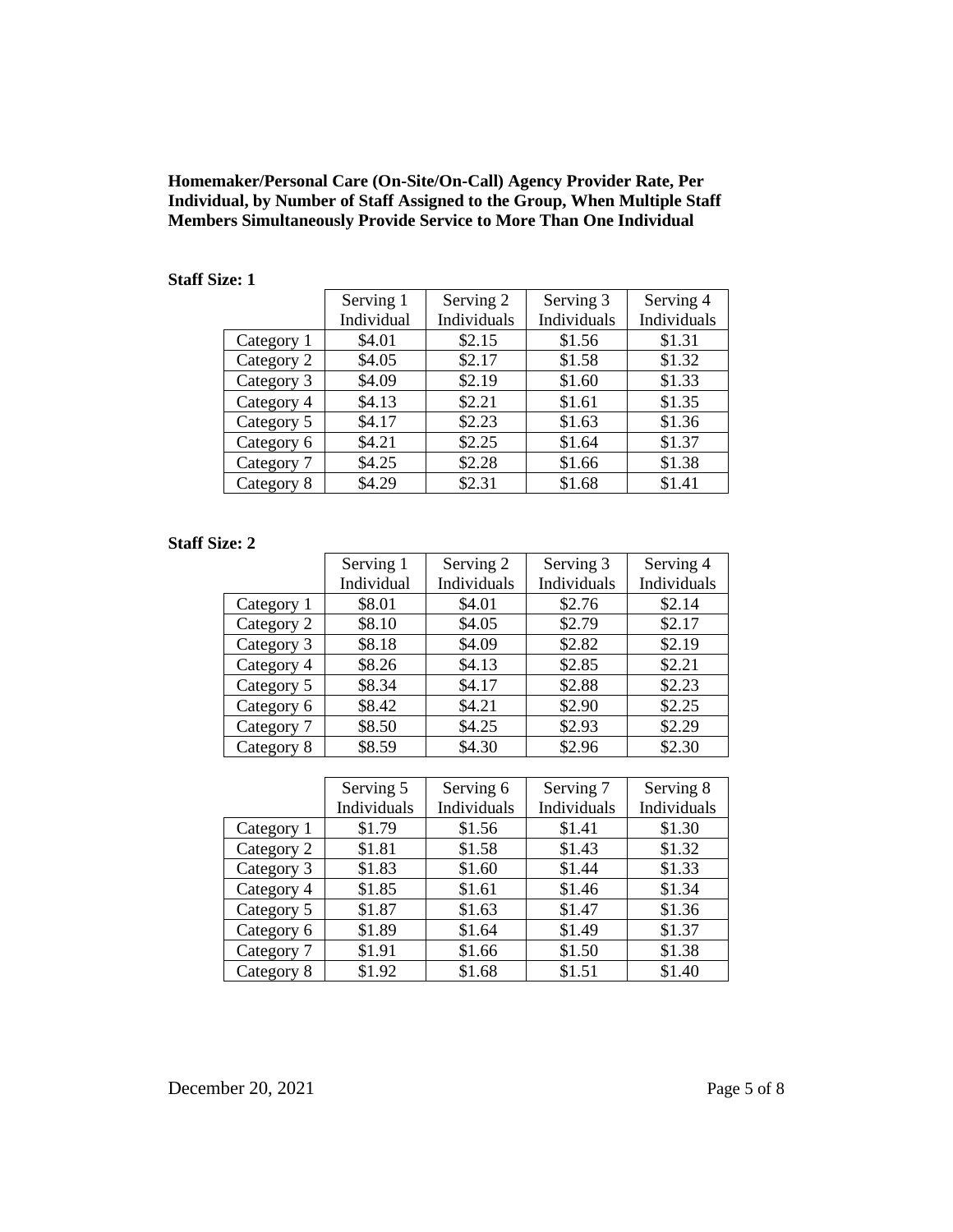|            | Serving 1  | Serving 2   | Serving 3   | Serving 4   |
|------------|------------|-------------|-------------|-------------|
|            | Individual | Individuals | Individuals | Individuals |
| Category 1 | \$12.01    | \$6.01      | \$4.01      | \$3.08      |
| Category 2 | \$12.14    | \$6.07      | \$4.05      | \$3.11      |
| Category 3 | \$12.27    | \$6.14      | \$4.09      | \$3.14      |
| Category 4 | \$12.39    | \$6.20      | \$4.13      | \$3.17      |
| Category 5 | \$12.51    | \$6.26      | \$4.17      | \$3.20      |
| Category 6 | \$12.63    | \$6.32      | \$4.21      | \$3.23      |
| Category 7 | \$12.76    | \$6.38      | \$4.25      | \$3.26      |
| Category 8 | \$12.89    | \$6.44      | \$4.29      | \$3.30      |

|            | Serving 5   | Serving 6   | Serving 7   | Serving 8   |
|------------|-------------|-------------|-------------|-------------|
|            | Individuals | Individuals | Individuals | Individuals |
| Category 1 | \$2.52      | \$2.14      | \$1.89      | \$1.71      |
| Category 2 | \$2.54      | \$2.17      | \$1.91      | \$1.73      |
| Category 3 | \$2.57      | \$2.19      | \$1.93      | \$1.74      |
| Category 4 | \$2.59      | \$2.21      | \$1.95      | \$1.76      |
| Category 5 | \$2.62      | \$2.23      | \$1.97      | \$1.78      |
| Category 6 | \$2.64      | \$2.25      | \$1.99      | \$1.80      |
| Category 7 | \$2.67      | \$2.29      | \$2.01      | \$1.81      |
| Category 8 | \$2.70      | \$2.30      | \$2.03      | \$1.83      |

|            | Serving 9   | Serving 10  | Serving 11  | Serving 12  |
|------------|-------------|-------------|-------------|-------------|
|            | Individuals | Individuals | Individuals | Individuals |
| Category 1 | \$1.56      | \$1.46      | \$1.37      | \$1.30      |
| Category 2 | \$1.58      | \$1.47      | \$1.39      | \$1.32      |
| Category 3 | \$1.60      | \$1.49      | \$1.40      | \$1.33      |
| Category 4 | \$1.61      | \$1.50      | \$1.42      | \$1.34      |
| Category 5 | \$1.63      | \$1.52      | \$1.43      | \$1.36      |
| Category 6 | \$1.64      | \$1.53      | \$1.44      | \$1.37      |
| Category 7 | \$1.66      | \$1.55      | \$1.46      | \$1.38      |
| Category 8 | \$1.68      | \$1.56      | \$1.47      | \$1.40      |

# **Staff Size: 4**

|            | Serving 1  | Serving 2   | Serving 3   | Serving 4   |
|------------|------------|-------------|-------------|-------------|
|            | Individual | Individuals | Individuals | Individuals |
| Category 1 | \$16.02    | \$8.01      | \$5.34      | \$4.01      |
| Category 2 | \$16.19    | \$8.10      | \$5.40      | \$4.05      |
| Category 3 | \$16.36    | \$8.18      | \$5.45      | \$4.09      |
| Category 4 | \$16.52    | \$8.26      | \$5.51      | \$4.13      |
| Category 5 | \$16.68    | \$8.34      | \$5.56      | \$4.17      |
| Category 6 | \$16.84    | \$8.42      | \$5.61      | \$4.21      |
| Category 7 | \$17.01    | \$8.51      | \$5.67      | \$4.25      |
| Category 8 | \$17.18    | \$8.59      | \$5.73      | \$4.30      |

December 20, 2021 Page 6 of 8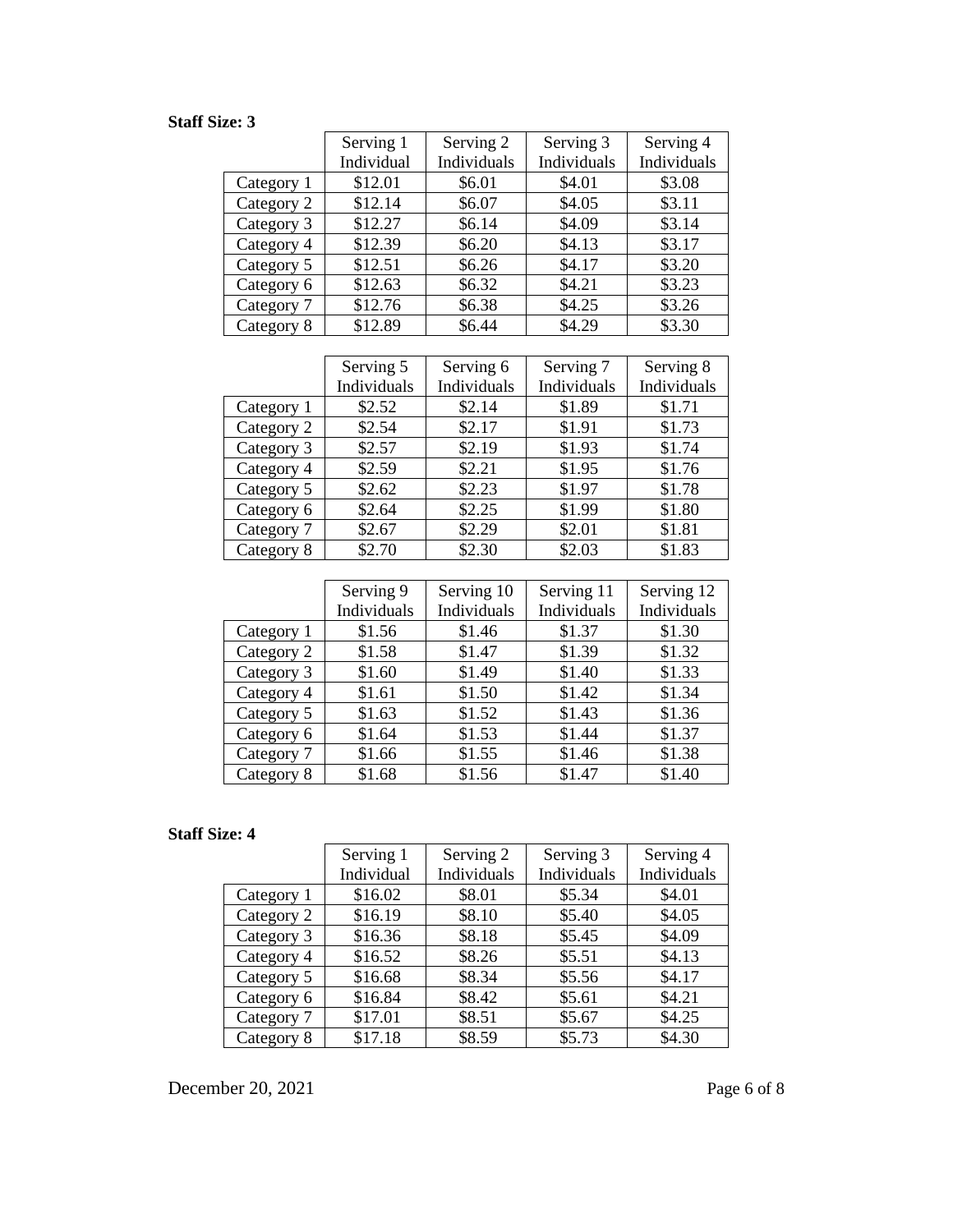|            | Serving 5   | Serving 6   | Serving 7   | Serving 8   |
|------------|-------------|-------------|-------------|-------------|
|            | Individuals | Individuals | Individuals | Individuals |
| Category 1 | \$3.26      | \$2.76      | \$2.41      | \$2.14      |
| Category 2 | \$3.29      | \$2.79      | \$2.43      | \$2.17      |
| Category 3 | \$3.33      | \$2.82      | \$2.46      | \$2.19      |
| Category 4 | \$3.36      | \$2.85      | \$2.48      | \$2.21      |
| Category 5 | \$3.39      | \$2.88      | \$2.51      | \$2.23      |
| Category 6 | \$3.43      | \$2.91      | \$2.53      | \$2.25      |
| Category 7 | \$3.46      | \$2.93      | \$2.56      | \$2.28      |
| Category 8 | \$3.50      | \$2.96      | \$2.58      | \$2.30      |

|            | Serving 9   | Serving 10  | Serving 11  | Serving 12  |
|------------|-------------|-------------|-------------|-------------|
|            | Individuals | Individuals | Individuals | Individuals |
| Category 1 | \$1.95      | \$1.79      | \$1.67      | \$1.56      |
| Category 2 | \$1.97      | \$1.81      | \$1.68      | \$1.58      |
| Category 3 | \$1.99      | \$1.83      | \$1.70      | \$1.59      |
| Category 4 | \$2.01      | \$1.85      | \$1.72      | \$1.61      |
| Category 5 | \$2.03      | \$1.87      | \$1.74      | \$1.63      |
| Category 6 | \$2.05      | \$1.89      | \$1.75      | \$1.64      |
| Category 7 | \$2.07      | \$1.91      | \$1.77      | \$1.66      |
| Category 8 | \$2.09      | \$1.92      | \$1.79      | \$1.67      |

|            | Serving 13  | Serving 14  | Serving 15  | Serving 16  |
|------------|-------------|-------------|-------------|-------------|
|            | Individuals | Individuals | Individuals | Individuals |
| Category 1 | \$1.48      | \$1.41      | \$1.35      | \$1.30      |
| Category 2 | \$1.50      | \$1.43      | \$1.37      | \$1.32      |
| Category 3 | \$1.51      | \$1.44      | \$1.38      | \$1.33      |
| Category 4 | \$1.53      | \$1.46      | \$1.40      | \$1.34      |
| Category 5 | \$1.54      | \$1.47      | \$1.41      | \$1.36      |
| Category 6 | \$1.56      | \$1.49      | \$1.42      | \$1.37      |
| Category 7 | \$1.57      | \$1.50      | \$1.44      | \$1.38      |
| Category 8 | \$1.59      | \$1.52      | \$1.45      | \$1.40      |

|            | Serving 1  | Serving 2   | Serving 3   | Serving 4   |
|------------|------------|-------------|-------------|-------------|
|            | Individual | Individuals | Individuals | Individuals |
| Category 1 | \$20.03    | \$10.02     | \$6.68      | \$5.01      |
| Category 2 | \$20.24    | \$10.11     | \$6.75      | \$5.06      |
| Category 3 | \$20.44    | \$10.22     | \$6.81      | \$5.11      |
| Category 4 | \$20.65    | \$10.33     | \$6.88      | \$5.15      |
| Category 5 | \$20.85    | \$10.43     | \$6.95      | \$5.21      |
| Category 6 | \$21.06    | \$10.53     | \$7.02      | \$5.27      |
| Category 7 | \$21.26    | \$10.63     | \$7.09      | \$5.32      |
| Category 8 | \$21.47    | \$10.74     | \$7.16      | \$5.37      |

December 20, 2021 Page 7 of 8